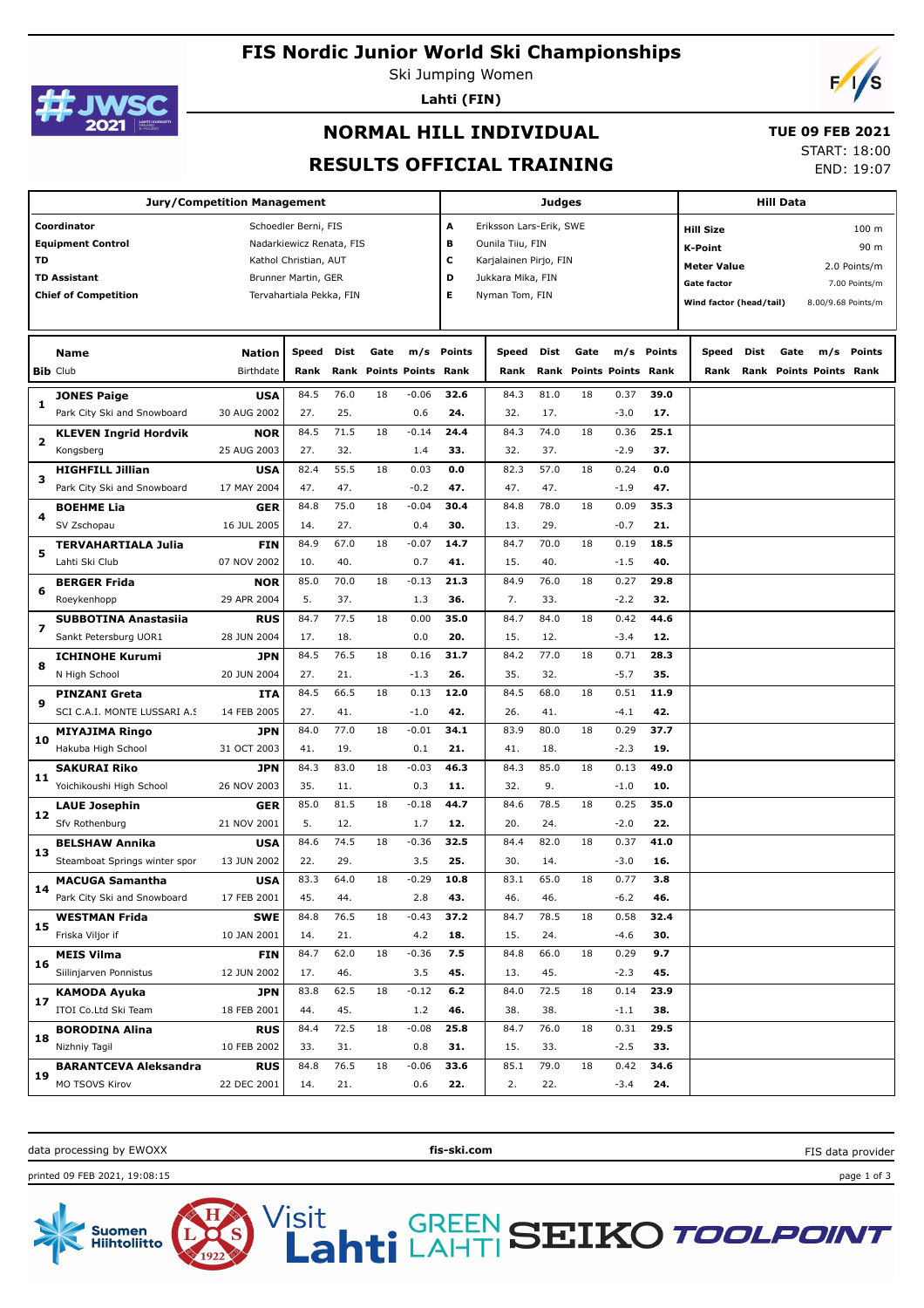# **FIS Nordic Junior World Ski Championships**



Ski Jumping Women

**Lahti (FIN)**



## **NORMAL HILL INDIVIDUAL**

#### **TUE 09 FEB 2021**

### **RESULTS OFFICIAL TRAINING**

START: 18:00

| <b>RESULIS OFFICIAL IRAINING</b> |                                |               |       |      |                         |         |            |       | END: 19:07 |      |                         |            |            |      |                              |            |
|----------------------------------|--------------------------------|---------------|-------|------|-------------------------|---------|------------|-------|------------|------|-------------------------|------------|------------|------|------------------------------|------------|
|                                  | Name                           | <b>Nation</b> | Speed | Dist | Gate                    |         | m/s Points | Speed | Dist       | Gate |                         | m/s Points | Speed Dist | Gate |                              | m/s Points |
|                                  | <b>Bib Club</b>                | Birthdate     | Rank  |      | Rank Points Points Rank |         |            | Rank  |            |      | Rank Points Points Rank |            |            |      | Rank Rank Points Points Rank |            |
|                                  | <b>SELBEKK Mathilde Aarva</b>  | <b>NOR</b>    | 84.1  | 65.0 | 18                      | $-0.03$ | 10.3       | 84.1  | 67.5       | 18   | 0.44                    | 11.5       |            |      |                              |            |
| 20                               | Fossum IF                      | 07 MAR 2004   | 38.   | 43.  |                         | 0.3     | 44.        | 37.   | 43.        |      | $-3.5$                  | 43.        |            |      |                              |            |
|                                  | <b>MITU-COSCA Alessia</b>      | ROU           | 84.0  | 69.5 | 18                      | 0.08    | 18.4       | 83.6  | 68.0       | 18   | 0.46                    | 12.3       |            |      |                              |            |
| 21                               | As CS Sacele                   | 31 DEC 2004   | 41.   | 38.  |                         | $-0.6$  | 39.        | 45.   | 41.        |      | $-3.7$                  | 41.        |            |      |                              |            |
|                                  | FOLEA Delia Anamaria           | ROU           | 84.7  | 71.0 | 18                      | 0.20    | 20.4       | 84.5  | 67.0       | 18   | 0.36                    | 11.1       |            |      |                              |            |
| 22                               | CSS Dinamo Rasnov              | 29 JAN 2004   | 17.   | 33.  |                         | $-1.6$  | 37.        | 26.   | 44.        |      | $-2.9$                  | 44.        |            |      |                              |            |
|                                  | <b>GOEBEL Michelle</b>         | <b>GER</b>    | 84.6  | 77.0 | 18                      | 0.33    | 31.4       | 84.6  | 77.5       | 18   | 0.17                    | 33.6       |            |      |                              |            |
| 23                               | Sc Willingen                   | 18 FEB 2004   | 22.   | 19.  |                         | $-2.6$  | 27.        | 20.   | 30.        |      | $-1.4$                  | 28.        |            |      |                              |            |
|                                  | <b>NORSTEDT Astrid</b>         | <b>SWE</b>    | 83.9  | 79.5 | 18                      | 0.14    | 37.9       | 83.9  | 80.0       | 18   | 0.28                    | 37.8       |            |      |                              |            |
| 24                               | Solleftea GIF BHK              | 19 JUN 2001   | 43.   | 14.  |                         | $-1.1$  | 16.        | 41.   | 18.        |      | $-2.2$                  | 18.        |            |      |                              |            |
|                                  | <b>SCHULLER Sahra</b>          | <b>AUT</b>    | 84.9  | 80.5 | 18                      | 0.02    | 40.8       | 84.9  | 82.0       | 18   | 0.36                    | 41.1       |            |      |                              |            |
| 25                               | ASVOE SC Hoehenart             | 13 NOV 2004   | 10.   | 13.  |                         | $-0.2$  | 14.        | 7.    | 14.        |      | $-2.9$                  | 15.        |            |      |                              |            |
|                                  | <b>KUEBLER Pia Lilian</b>      | <b>GER</b>    | 84.7  | 71.0 | 18                      | $-0.26$ | 24.5       | 84.5  | 79.0       | 18   | 0.42                    | 34.6       |            |      |                              |            |
| 26                               | Sv Zschopau                    | 08 OCT 2002   | 17.   | 33.  |                         | 2.5     | 32.        | 26.   | 22.        |      | $-3.4$                  | 24.        |            |      |                              |            |
|                                  | <b>ZANITZER Martina</b>        | <b>ITA</b>    | 84.6  | 74.0 | 18                      | $-0.53$ | 33.1       | 84.2  | 77.5       | 18   | 0.52                    | 30.8       |            |      |                              |            |
| 27                               | SCI C.A.I. MONTE LUSSARI A.S   | 04 SEP 2005   | 22.   | 30.  |                         | 5.1     | 23.        | 35.   | 30.        |      | $-4.2$                  | 31.        |            |      |                              |            |
|                                  | <b>TORAZZA Emely</b>           | SUI           | 85.3  | 75.0 | 18                      | $-0.79$ | 37.6       | 85.0  | 78.5       | 18   | 0.38                    | 34.0       |            |      |                              |            |
| 28                               | Riedern                        | 02 NOV 2004   | 1.    | 27.  |                         | 7.6     | 17.        | 6.    | 24.        |      | $-3.0$                  | 27.        |            |      |                              |            |
|                                  | <b>AMBROSI Martina</b>         | ITA           | 84.1  | 66.0 | 18                      | $-0.57$ | 17.5       | 83.9  | 72.5       | 18   | 0.33                    | 22.4       |            |      |                              |            |
| 29                               | U.S. DOLOMITICA A.S.D.         | 07 APR 2001   | 38.   | 42.  |                         | 5.5     | 40.        | 41.   | 38.        |      | $-2.6$                  | 39.        |            |      |                              |            |
|                                  | <b>PREVC Nika</b>              | SLO           | 84.9  | 87.5 | 18                      | $-0.37$ | 58.6       | 84.6  | 90.5       | 18   | 0.18                    | 59.6       |            |      |                              |            |
| 30                               | Sk Triglav kranj               | 15 MAR 2005   | 10.   | 2.   |                         | 3.6     | 2.         | 20.   | 2.         |      | $-1.4$                  | 2.         |            |      |                              |            |
|                                  | <b>REPINC ZUPANCIC Jerneja</b> | <b>SLO</b>    | 84.9  | 85.0 | 18                      | $-0.23$ | 52.2       | 84.9  | 87.5       | 18   | 0.30                    | 52.6       |            |      |                              |            |
| 31                               | Nsk Trzic fmg                  | 27 OCT 2002   | 10.   | 8.   |                         | 2.2     | 5.         | 7.    | 4.         |      | $-2.4$                  | 5.         |            |      |                              |            |
|                                  | VETRIH Nika                    | SLO           | 84.4  | 85.5 | 18                      | $-0.03$ | 51.3       | 84.4  | 82.5       | 18   | 0.28                    | 42.8       |            |      |                              |            |
| 32                               | Ssk Velenje                    | 17 DEC 2003   | 33.   | 6.   |                         | 0.3     | 8.         | 30.   | 13.        |      | $-2.2$                  | 13.        |            |      |                              |            |
|                                  | <b>KONDERLA Nicole</b>         | POL           | 84.3  | 75.5 | 18                      | 0.02    | 30.8       | 84.5  | 78.5       | 18   | 0.36                    | 34.1       |            |      |                              |            |
| 33                               | AZS AWF Katowice               | 08 DEC 2001   | 35.   | 26.  |                         | $-0.2$  | 29.        | 26.   | 24.        |      | $-2.9$                  | 26.        |            |      |                              |            |
| 34                               | <b>WIEGELE Hannah</b>          | <b>AUT</b>    | 84.5  | 71.0 | 18                      | $-0.21$ | 24.0       | 84.6  | 80.0       | 18   | 0.33                    | 37.4       |            |      |                              |            |
|                                  | Sv Achomitz-zahomc             | 22 SEP 2001   | 27.   | 33.  |                         | 2.0     | 35.        | 20.   | 18.        |      | $-2.6$                  | 20.        |            |      |                              |            |
| 35                               | PRZYBYLA Wiktoria              | POL           | 84.6  | 69.5 | 18                      | $-0.54$ | 24.2       | 84.6  | 76.0       | 18   | 0.44                    | 28.5       |            |      |                              |            |
|                                  | SSR LZS Sokol Szczyrk          | 02 OCT 2004   | 22.   | 38.  |                         | 5.2     | 34.        | 20.   | 33.        |      | $-3.5$                  | 34.        |            |      |                              |            |
| 36                               | <b>SHPYNEVA Anna</b>           | <b>RUS</b>    | 83.2  | 79.0 | 18                      | $-0.54$ | 43.2       | 83.7  | 85.0       | 18   | 0.46                    | 46.3       |            |      |                              |            |
|                                  | Saint-Petersburg Sdusshor      | 03 JAN 2002   | 46.   | 15.  |                         | 5.2     | 13.        | 44.   | 9.         |      | $-3.7$                  | 11.        |            |      |                              |            |
| 37                               | <b>MOHARITSCH Vanessa</b>      | <b>AUT</b>    | 85.3  | 84.0 | 18                      | $-0.36$ | 51.5       | 85.1  | 87.0       | 18   | 0.45                    | 50.4       |            |      |                              |            |
|                                  | Sc Hoehenhart                  | 16 OCT 2002   | 1.    | 9.   |                         | 3.5     | 7.         | 2.    | 6.         |      | $-3.6$                  | 7.         |            |      |                              |            |
| 38                               | <b>TWARDOSZ Anna</b>           | <b>POL</b>    | 85.2  | 79.0 | 18                      | $-0.22$ | 40.1       | 84.9  | 87.5       | 18   | 0.37                    | 52.0       |            |      |                              |            |
|                                  | AZS AWF Katowice               | 12 APR 2001   | 3.    | 15.  |                         | 2.1     | 15.        | 7.    | 4.         |      | $-3.0$                  | 6.         |            |      |                              |            |
| 39                               | <b>MORAT Lucile</b>            | <b>FRA</b>    |       |      |                         |         |            |       |            |      |                         |            |            |      |                              |            |
|                                  | Courchevel                     | 15 JUN 2001   |       |      |                         |         |            |       |            |      |                         |            |            |      |                              |            |
| 40                               | <b>KARPIEL Kamila</b>          | <b>POL</b>    | 84.6  | 78.0 | 18                      | 0.06    | 35.5       | 84.6  | 79.5       | 18   | 0.52                    | 34.8       |            |      |                              |            |
|                                  | AZS Zakopane                   | 25 NOV 2001   | 22.   | 17.  |                         | $-0.5$  | 19.        | 20.   | 21.        |      | $-4.2$                  | 23.        |            |      |                              |            |
| 41                               | <b>JENCOVA Veronika</b>        | <b>CZE</b>    | 84.1  | 76.5 | 18                      | 0.24    | 31.1       | 84.0  | 78.5       | 18   | 0.44                    | 33.5       |            |      |                              |            |
|                                  | JKL Desna - Olymp Praha        | 24 MAR 2004   | 38.   | 21.  |                         | $-1.9$  | 28.        | 38.   | 24.        |      | $-3.5$                  | 29.        |            |      |                              |            |
| 42                               | <b>FREITAG Selina</b>          | <b>GER</b>    | 85.0  | 71.0 | 18                      | 0.35    | 19.2       | 85.1  | 74.5       | 18   | 0.48                    | 25.2       |            |      |                              |            |
|                                  | Sg Nickelhuette Aue            | 19 MAY 2001   | 5.    | 33.  |                         | $-2.8$  | 38.        | 2.    | 36.        |      | $-3.8$                  | 36.        |            |      |                              |            |
| 43                               | <b>MUEHLBACHER Julia</b>       | <b>AUT</b>    | 84.7  | 86.5 | 18                      | 0.27    | 50.8       | 84.9  | 86.5       | 18   | 0.37                    | 50.0       |            |      |                              |            |
|                                  | ASVOE SC Hoehenart             | 02 AUG 2004   | 17.   | 5.   |                         | $-2.2$  | 9.         | 7.    | 8.         |      | $-3.0$                  | 9.         |            |      |                              |            |
|                                  |                                |               |       |      |                         |         |            |       |            |      |                         |            |            |      |                              |            |

data processing by EWOXX **fis-ski.com**

printed 09 FEB 2021, 19:08:15 page 2 of 3



Visit GREEN<br>LAHTI **SEIKO TOOLPOINT** 

FIS data provider